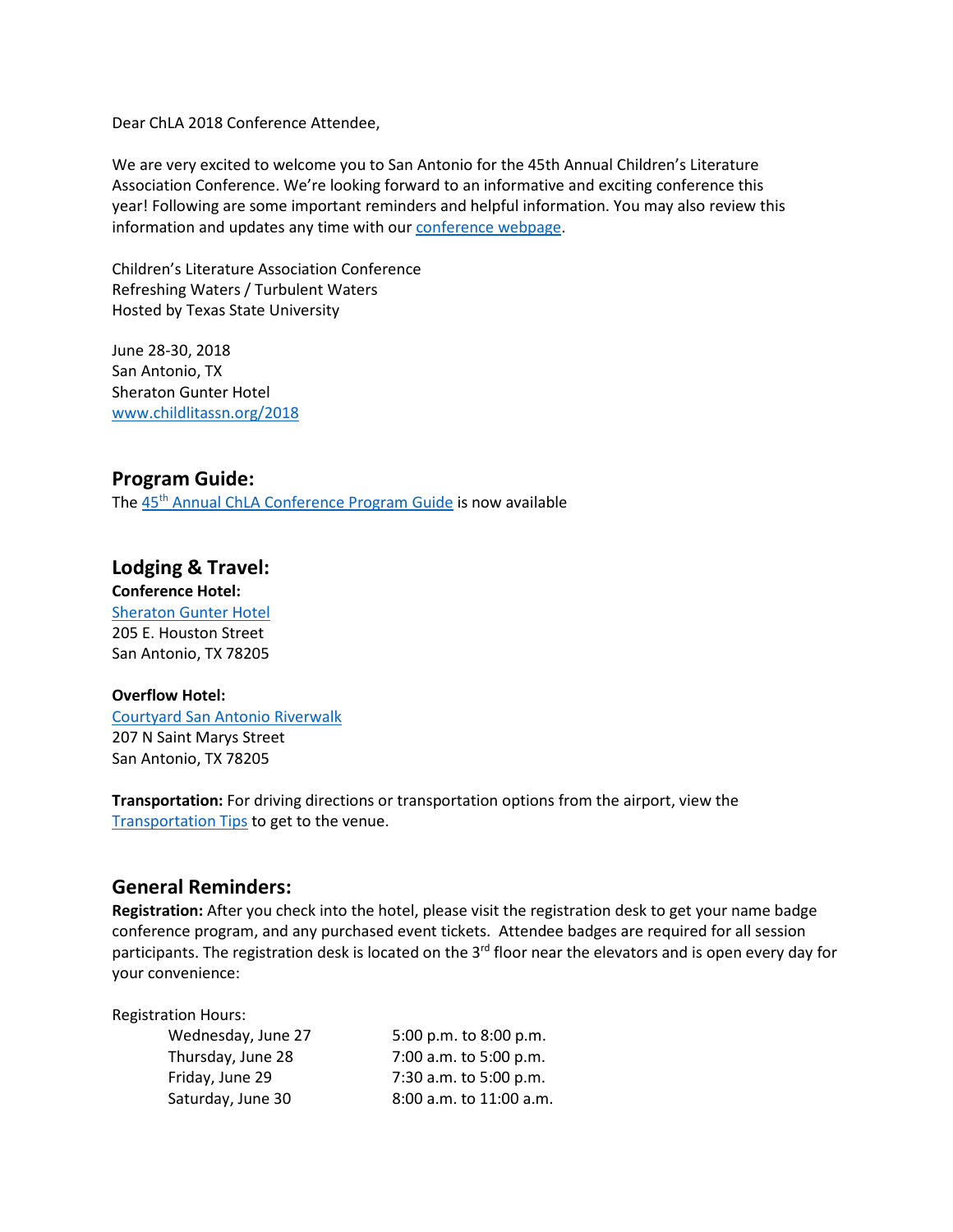**Local Climate:** Typical weather in San Antonio at this time of year will be warm. Bring layers as it will be hot outside and meeting rooms tend to be cooler. See th[e local forecast](https://weather.com/weather/today/l/USTX1200:1:US) for San Antonio.

# **Conference Highlights:**

**Concurrent Sessions:** 16 concurrent sessions are scheduled throughout the conference with up to 8 presentations available to choose from during each session. Review the 45<sup>th</sup> Annual ChLA Conference [Program Guide](https://chla.memberclicks.net/assets/docs/2018%20Program%20Guide_Final.pdf) in advance to start mapping out the sessions of interest to you.

**Reception & New Member Welcome:** All are invited to attend the welcome reception on Thursday, June 28 at 6:30 pm.

**2018 Francelia Butler Lecture:** The Butler Lecture will be presented by Dr. Debbie Reese on Saturday, June 30 at 8:00 am.

**Membership Meeting:** Immediately following the Francelia Butler Lecture on Saturday morning, stay for the 2018 Membership Meeting to learn about the current and future initiatives within ChLA.

**Phoenix Panel and Book Signing:** All are invited to attend the Phoenix Panel and Book Signing on Friday, June 29. The panel will take place in the Magnolia room at 5:00 PM, immediately followed by the Book Signing on the Gunter Terrace. There will be a cash bar available from 5:00 – 7:30 PM.

**Informational Meeting: Children's Literature before 1900:** All are invited to attend the informational meeting in the June Cummins room from 6:15 – 7:30 PM. Appetizers will be served during the same in Gunter Terrace attached to the June Cummins room.

## **"Families Belong Together" Protest:**

On Saturday, June 30 at 10:00 a.m. CDT, a "Families Belong Together" protest is planned in San Antonio. This protest takes place during the time allotted at the conference for the annual ChLA Membership meeting. In an effort to accommodate the members interested in joining the "Families Belong Together" protest, we will begin the Membership Meeting as soon as the Butler Lecture concludes and condense the presentations and announcements. We will post the announcements and information normally given at the Membership Meeting on the website and via email to the membership.

## **For Presenters:**

Please see the [Presenter Tips and Tricks](https://chla.memberclicks.net/assets/tips%20and%20tricks.pdf) for helpful information and do's and don'ts on your presentation.

#### **A/V Reminders:**

- Each session room is equipped with a laptop with Windows OS, projector, and screen.
- Internet connectivity will be provided via complimentary hotel WiFi; passwords will be provided at the conference.
- Laptops will have standard meeting and presentation software including PowerPoint, Excel, and either Google Chrome, Firefox, or Internet Explorer. If using the provided laptop, please have any presentation files needed on a flash drive.